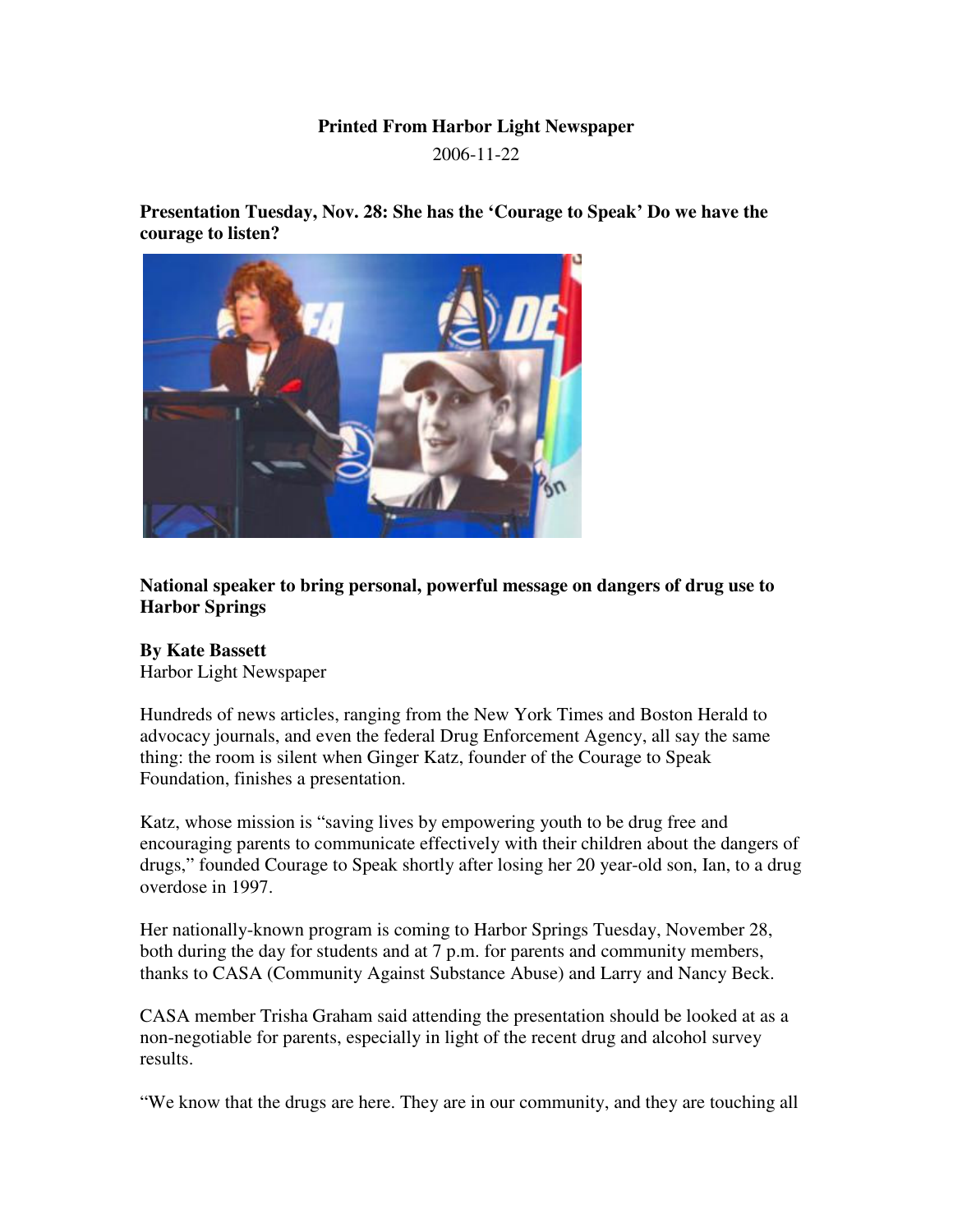of our kids, even if it is just because the child sitting next to them in class is doing drugs," Graham said.

"We take this subject too lightly too often," she said. "This program is such a wealth of information on so many topics related to substance abuse that there really is no excuse as a parent not to attend. It is our job to do our best to keep our children safe, and drug prevention, early detection, and if it comes to it, recovery, are huge components of that safety." Graham said that what struck her most about Katz's story was that her son was anything but a stereotypical user.

"All the way along this family seemed picture perfect, like so many other families in our own community. Ginger's son was an honor student. He played lacrosse. He was captain of his soccer team. As parents, we can make the mistake of thinking that if we raise our children a certain way, if we keep them involved with extracurricular activities, we can keep drugs from touching their lives. The bottom line is that thinking is wrong. We need to be informed."

"This presentation should be heard by more than just parents," Graham added. Anyone—from grandparents to health care workers to general community members will benefit from hearing this presentation."

"This is not just about trying to prevent kids from doing drugs. It's very valuable," Katz said in a telephone interview. "I want the young people in the community to have the courage to advise their parents to come out and hear what I have to say. I want parents to know if their child comes home that Tuesday night (November 28) and says 'you should go hear this,' they should have the courage to listen, because it is empowering, both for parents to listen, and for their child to be heard."

Katz also said the presentation is for parents of all ages, not just middle and high school students.

"The best time to start talking to your children about drugs? Three to five years of age," Katz said. "Even if you think your child will never do drugs, you should learn everything your child will be exposed to, because all kids are at risk. The worst situation you can have is an unsuspecting child and a naïve parent who doesn't think that drug addiction can happen to his or her child."

Living near places like Hartford and Greenwich, Katz said she is familiar with low turnout numbers at drug awareness programs, something that often happens in Harbor Springs. She said this event, however, is not the stereotypical drug program. It is not something that can be understood in cliff notes from friends or from a student who has heard it. It is powerful, poignant, and simply put "an experience."

An experience, she added, that may make the difference between life and the greatest loss a parent could ever experience.